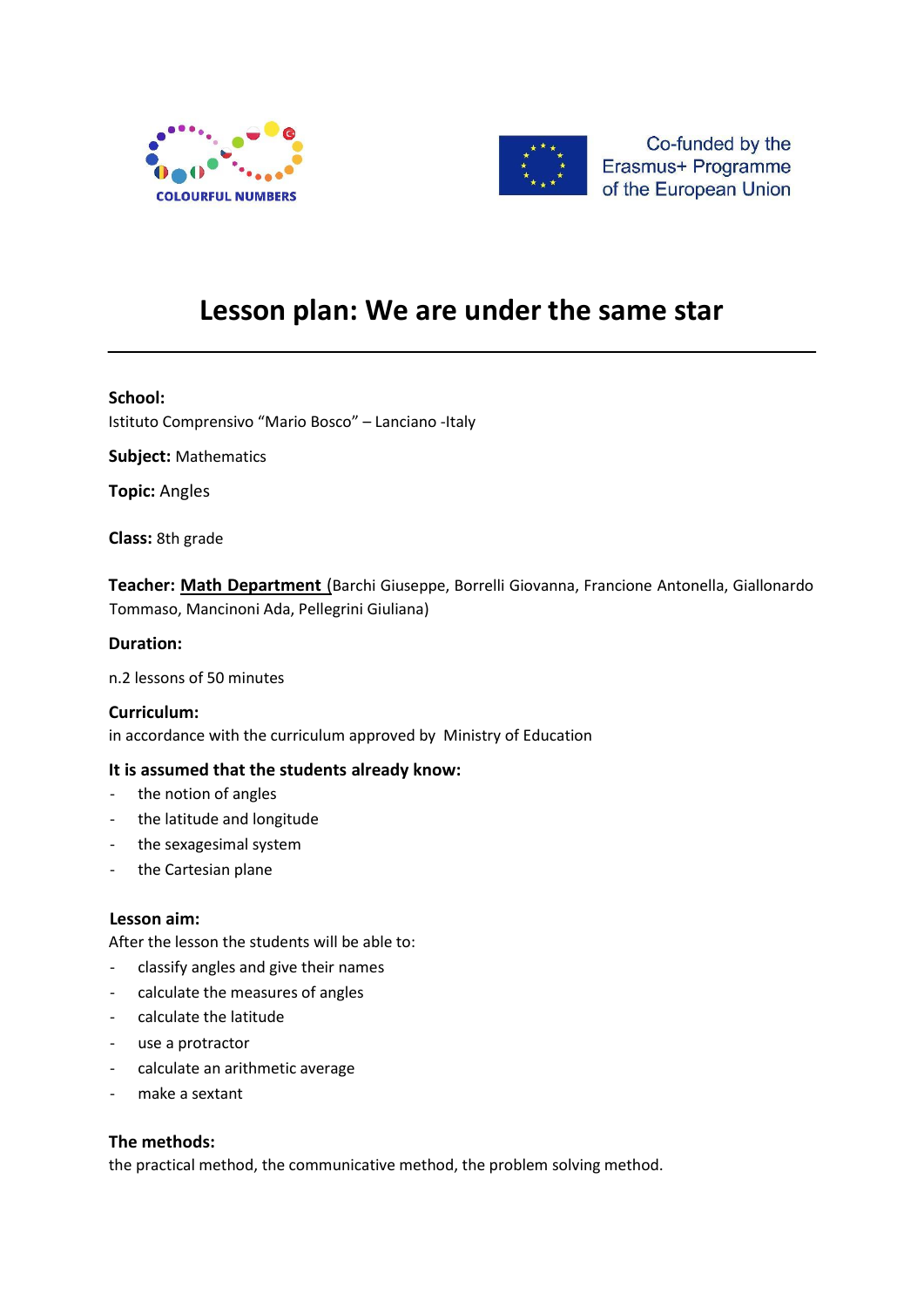**Teaching aids:** interactive whiteboard, computer, multimedia, tablets, smartphones, protractor, geometry set.

# **Coursebook:**

Textbook : Vacca R., Artuso B., Bezzi C. - "Tutti matematici plus"- ATLAS ED.

# **Lesson procedures:**

| <b>Time</b>                                                | <b>Teacher's activity</b>                                                                                                                                                                                                                       | Students'activity                                                                                                  | <b>Remarks after</b><br>lessons         |
|------------------------------------------------------------|-------------------------------------------------------------------------------------------------------------------------------------------------------------------------------------------------------------------------------------------------|--------------------------------------------------------------------------------------------------------------------|-----------------------------------------|
| <b>FIRST LESSON:</b><br>Organizational<br>moment<br>(3min) | Greets the students, checks the attendance.<br>Ensures silence and discipline in order to<br>carry out the activity well.<br>Checks that all students have<br>all the<br>necessary materials on the desks.<br>Prepares the necessary materials. | They're getting<br>ready for class.<br>They have<br>notebooks,<br>textbooks and a<br>geometry kit on<br>the desks. |                                         |
| 2. Capturing<br>attention (5<br>min)                       | The teacher:<br>-stimulates the active participation of the<br>students present trought brainstorming;<br>-checks and updates the previously taught<br>knowledge;<br>-appreciates and corrects the students'<br>answers.                        | <b>Students</b><br>partecipate and<br>give answers.                                                                | Analysis of the<br>answers<br>received. |
| $(42 \text{ min})$                                         | The teacher shows a Powerpoint<br>presentation.<br>SLIDE 2: We are under the same star                                                                                                                                                          | Students listen.                                                                                                   | Systematic<br>observation.              |
|                                                            | SLIDES 3-4<br>"I am here and where are you? "<br>"I'll send you my location<br>Let's use geolocation!"                                                                                                                                          | Students work.                                                                                                     | Systematic<br>observation.              |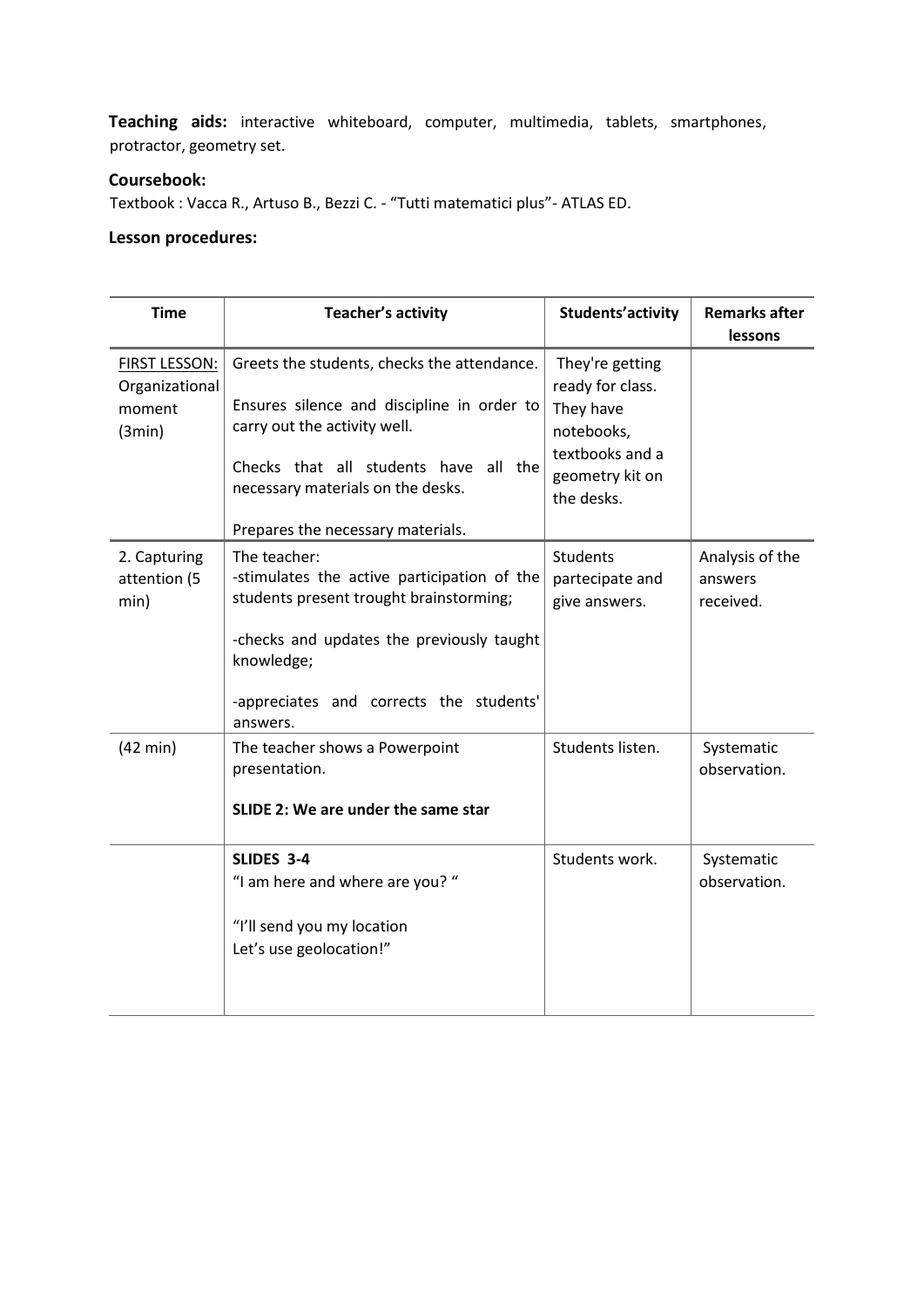| <b>SLIDES 5-13</b><br>I'll send you my location                                   | Students work.                                      | Systematic<br>observation.              |
|-----------------------------------------------------------------------------------|-----------------------------------------------------|-----------------------------------------|
| My smartphone doesn't work.                                                       |                                                     |                                         |
| What now?? I've got an idea!                                                      |                                                     |                                         |
| If the Earth were flat                                                            |                                                     |                                         |
| To tell you my location                                                           |                                                     |                                         |
| But the Earth isn't flat                                                          |                                                     |                                         |
| Do you know what an angle is?                                                     |                                                     |                                         |
| Can you draw an angle?                                                            |                                                     |                                         |
| Can you measure the size of an angle?                                             |                                                     |                                         |
| <b>SLIDE 14</b><br>Do you remember what latitude is? And<br>what about longitude? | <b>Students</b><br>partecipate and<br>give answers. | Analysis of the<br>answers<br>received. |
| <b>SLIDES 15-18</b>                                                               | Students listen.                                    | Systematic                              |
| Let's recap!!!                                                                    |                                                     | observation.                            |
| Lanciano                                                                          |                                                     |                                         |
| What about latitude?                                                              |                                                     |                                         |
| We are under the same star.                                                       |                                                     |                                         |
| <b>SLIDES 19-21</b>                                                               | Classwork<br>and                                    | Systematic                              |
| I don't know the value of latitude!<br>Or                                         | homework.                                           | observation.<br>Homework<br>check.      |
| <b>SLIDE 22</b>                                                                   | Classwork<br>and                                    | Systematic                              |
| I don't know the value of latitude!                                               | homework.                                           | observation.<br>Homework<br>check.      |
|                                                                                   |                                                     |                                         |